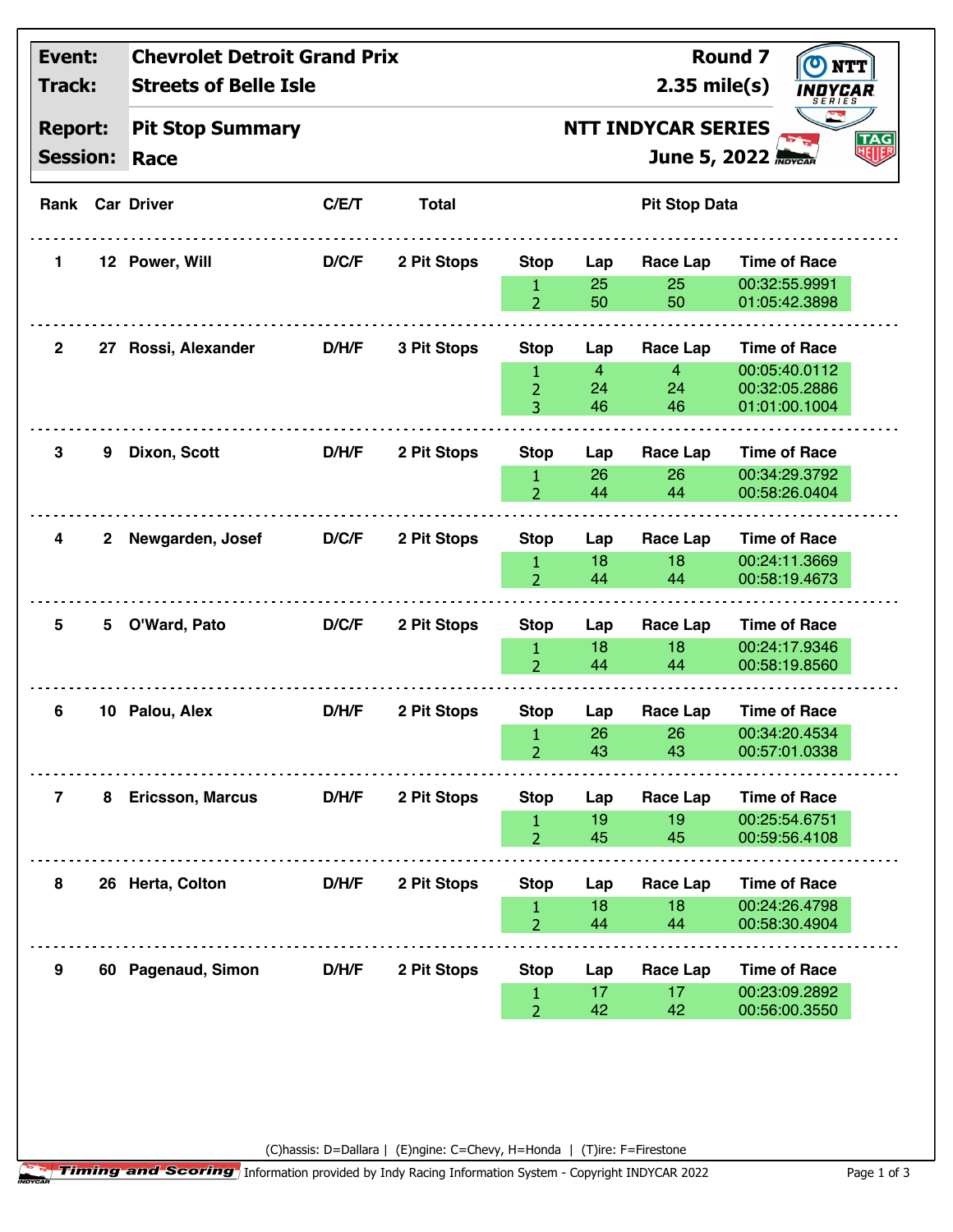| Event:<br>Track:<br><b>Report:</b><br><b>Session:</b> |              | <b>Chevrolet Detroit Grand Prix</b><br><b>Streets of Belle Isle</b> |       |              |                                                                                                   |                            | $2.35$ mile(s)             | <b>Round 7</b><br><b>NTT</b><br><i><b>INDYCAR</b></i><br><b>SERIES</b> |  |  |  |
|-------------------------------------------------------|--------------|---------------------------------------------------------------------|-------|--------------|---------------------------------------------------------------------------------------------------|----------------------------|----------------------------|------------------------------------------------------------------------|--|--|--|
|                                                       |              | <b>Pit Stop Summary</b><br>Race                                     |       |              | <b>Part</b><br><b>NTT INDYCAR SERIES</b><br>TAG<br>地 <mark>脚</mark><br>June 5, 2022 <b>Movcan</b> |                            |                            |                                                                        |  |  |  |
|                                                       |              | <b>Rank Car Driver</b>                                              | C/E/T | <b>Total</b> | <b>Pit Stop Data</b>                                                                              |                            |                            |                                                                        |  |  |  |
| 10                                                    | $\mathbf{7}$ | Rosenqvist, Felix                                                   | D/C/F | 3 Pit Stops  | <b>Stop</b>                                                                                       | Lap                        | Race Lap                   | <b>Time of Race</b>                                                    |  |  |  |
|                                                       |              |                                                                     |       |              | $\mathbf{1}$<br>$\overline{2}$<br>3                                                               | $6^{\circ}$<br>23<br>45    | $6\phantom{1}$<br>23<br>45 | 00:08:19.4933<br>00:31:03.1445<br>00:59:54.3880                        |  |  |  |
| 11                                                    |              | 18 Malukas, David (R)                                               | D/H/F | 3 Pit Stops  | <b>Stop</b>                                                                                       | Lap                        | <b>Race Lap</b>            | <b>Time of Race</b>                                                    |  |  |  |
|                                                       |              |                                                                     |       |              | 1<br>$\overline{2}$<br>3                                                                          | 6<br>26<br>46              | $6\phantom{1}$<br>26<br>46 | 00:08:24.5566<br>00:35:04.2004<br>01:01:23.6625                        |  |  |  |
| 12                                                    |              | 20 Daly, Conor                                                      | D/C/F | 3 Pit Stops  | <b>Stop</b>                                                                                       | Lap                        | Race Lap                   | <b>Time of Race</b>                                                    |  |  |  |
|                                                       |              |                                                                     |       |              | 1<br>$\overline{2}$<br>3                                                                          | 5.<br>26<br>45             | 5<br>26<br>45              | 00:06:54.6457<br>00:34:56.9006<br>01:00:00.7557                        |  |  |  |
| 13                                                    |              | 51 Sato, Takuma                                                     | D/H/F | 3 Pit Stops  | <b>Stop</b>                                                                                       | Lap                        | <b>Race Lap</b>            | <b>Time of Race</b>                                                    |  |  |  |
|                                                       |              |                                                                     |       |              | 1<br>2<br>3                                                                                       | 9 <sup>°</sup><br>33<br>50 | 9<br>33<br>50              | 00:12:14.4788<br>00:44:07.5074<br>01:06:34.2632                        |  |  |  |
| 14                                                    |              | 30 Lundgaard, Christian                                             | D/H/F | 3 Pit Stops  | <b>Stop</b>                                                                                       | Lap                        | Race Lap                   | <b>Time of Race</b>                                                    |  |  |  |
|                                                       |              | (R)                                                                 |       |              | 1<br>$\overline{2}$<br>3                                                                          | 11<br>24<br>44             | 11<br>24<br>45             | 00:14:56.7424<br>00:32:33.0063<br>00:59:04.6430                        |  |  |  |
| 15                                                    |              | 45 Harvey, Jack                                                     | D/H/F | 3 Pit Stops  | <b>Stop</b>                                                                                       | Lap                        | Race Lap                   | <b>Time of Race</b>                                                    |  |  |  |
|                                                       |              |                                                                     |       |              | $\mathbf{1}$<br>$\overline{2}$<br>3                                                               | $\overline{2}$<br>26<br>45 | $\overline{2}$<br>26<br>46 | 00:02:59.7267<br>00:35:04.5825<br>01:00:22.7028                        |  |  |  |
| 16                                                    |              | 21 VeeKay, Rinus                                                    | D/C/F | 3 Pit Stops  | <b>Stop</b>                                                                                       | Lap                        | Race Lap                   | <b>Time of Race</b>                                                    |  |  |  |
|                                                       |              |                                                                     |       |              | $\mathbf{1}$<br>$\overline{2}$<br>3                                                               | 3<br>26<br>47              | 3<br>26<br>47              | 00:04:29.3449<br>00:35:01.7430<br>01:02:39.4594                        |  |  |  |
| 17                                                    |              | 28 Grosjean, Romain                                                 | D/H/F | 3 Pit Stops  | <b>Stop</b>                                                                                       | Lap                        | Race Lap                   | <b>Time of Race</b>                                                    |  |  |  |
|                                                       |              |                                                                     |       |              | $\mathbf{1}$<br>2<br>3                                                                            | 16<br>42<br>67             | 16<br>42<br>67             | 00:22:00.7841<br>00:56:19.4503<br>01:29:20.6912                        |  |  |  |

(C)hassis: D=Dallara | (E)ngine: C=Chevy, H=Honda | (T)ire: F=Firestone